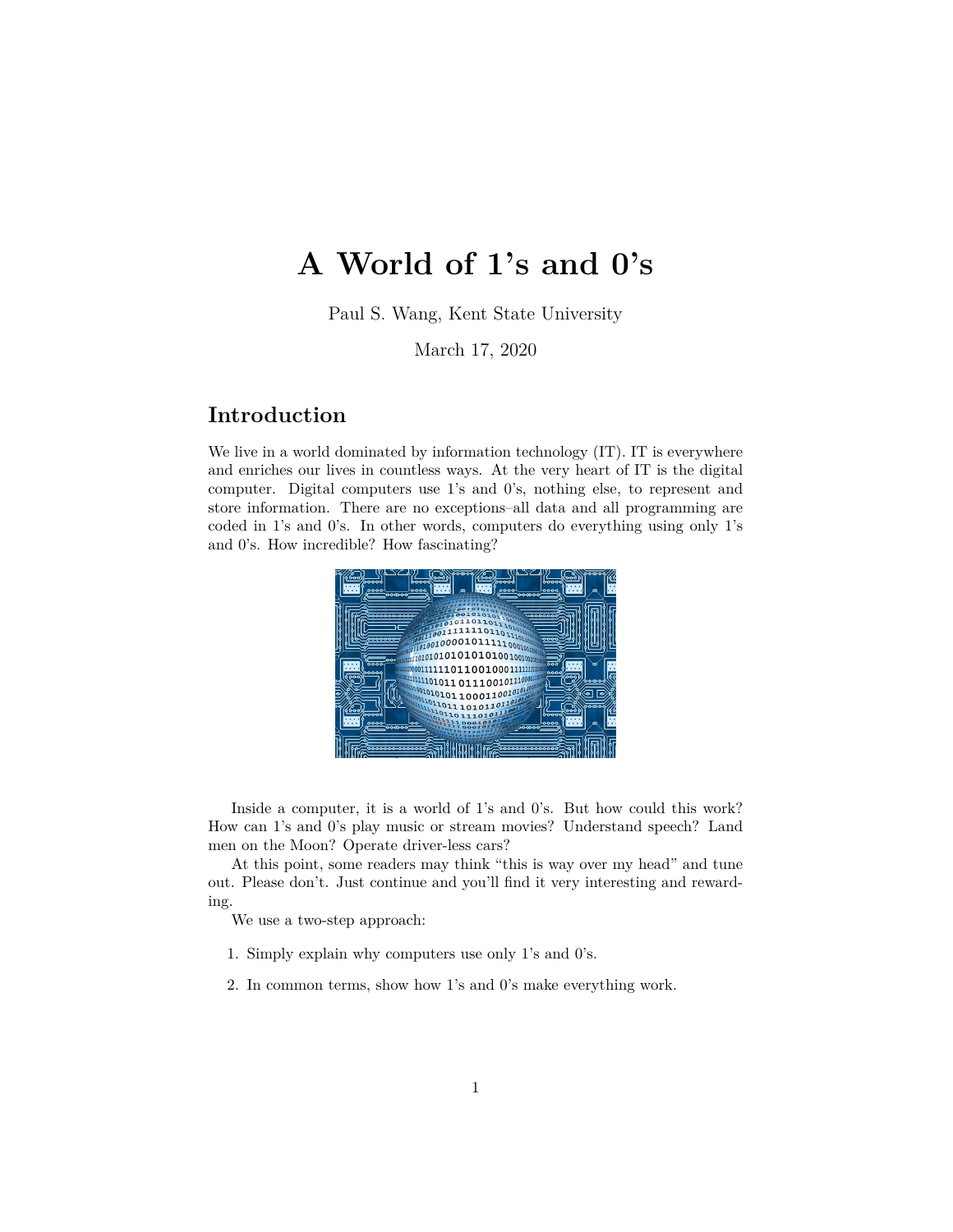# **Digital Hardware**

Modern computers process digital signals represented by the presence or absence of an electric current or voltage. Such a signal is the smallest unit of data inside a computer and is known as a *bit* (binary digit). A bit can represent one of two opposing states: on/off, yes/no, yin/yang, up/down, left/right, true/false, and, of course, 1/0. There are many other possibilities but we conventionally refer to these two states as 1 and 0, the two binary digits. A group of 8 bits is called a *byte* and a group of bytes, usually 4 or 8 bytes depending on the computer, is called a *word*.

The *central processing unit* (CPU) is the brain of a computer where information gets processed. A modern CPU, on a fingernail sized silicon chip, may contain billions of transistors—fast, tiny (about 70 silicon atoms, certainly invisible to the naked eye), and cheap devices to store and process electronic signals.

Typically, the CPU performs operations by retrieving and storing data in the main memory, a place to readily access information to be processed.



The simplest type of main memory is DRAM (Dynamic Random Access Memory). A DRAM bit may be formed with a single transistor and a single capacitor—using the charged and discharged status of the capacitor to represent the two states. A CPU comes with an *instruction set* for a well-designed group of built-in operations. Instructions take input and produce results in 4/8-byte words. Modern CPUs are extremely fast, executing over 100 billion instructions per second.

DRAM holds information for CPU processing and it's memory cells are *volatile*, losing their contents if power goes off. This is in contrast to hard drives, USB drives, and CD/DVD discs used for long-term data storage. It explains why every time a computer is turned on, it needs to bring the operating system back from a disk into main memory, a process known as *booting*.

In today's computers, main memories are usually 4 to 16 Gigabytes ( $GB=10^9$ ) bytes) while hard drives are much larger, approaching several Terabytes  $(TB=10^{12}$ bytes).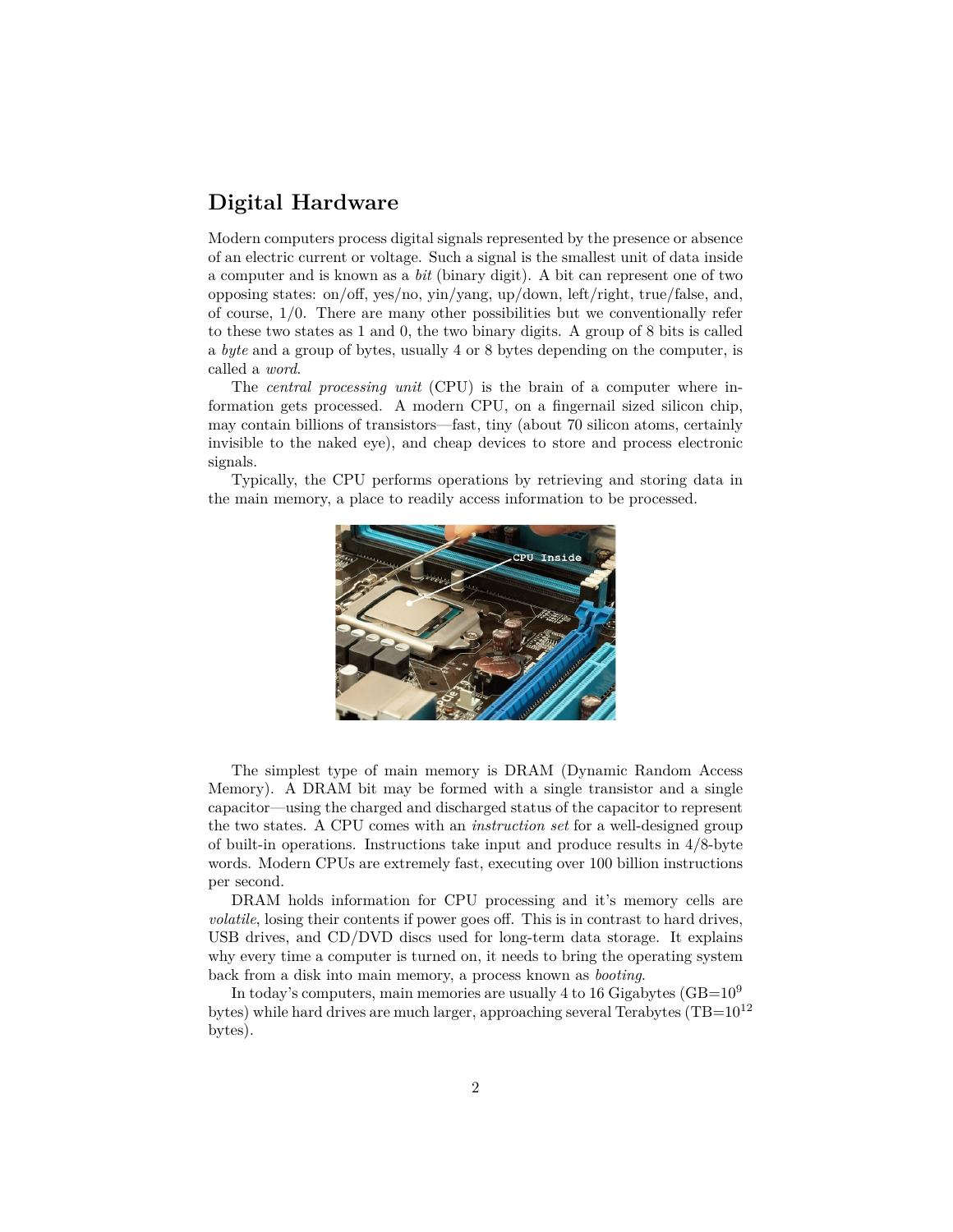Such is the nature of digital computer hardware and it dictates that, inside the computer, information be represented and processed exclusively in the form of 1's and 0's. How interesting and challenging?

#### **Integers**

Before we immerse ourselves in a world of 1's and 0's, let's first look at our own world. In English, we represent information using words and numbers composed of a set of alphabets (upper and lower case A-Z) and digits (0 through 9). Other languages may use different alphabets.

Inside the computer the alphabet has just two symbols, namely 1 and 0. In this strange world, everything must be stated in 1's and 0's. It is important to realize the 1 and 0 are just convenient symbols to indicate the two states of a bit. **Be sure to disassociate 0 and 1 as bit values from their day-to-day meaning as numbers**. Why not think of 1 as "presence" and 0 as "absence" if you wish. Now, the trick is to use bits to represent other information in systematic ways.

Let's first consider using bits to represent whole numbers zero, one, two, three, and so on. Using three bits, how many numbers can we cover? Here are all the 8 different patterns:

0 0 0, 0 0 1, 0 1 0, 0 1 1, 1 0 0, 1 0 1, 1 1 0, 1 1 1

These are all the different 3-letter words using the two letters 0 and 1. We can use them to represent integers 0 through 7, a total of 8 numbers.

The representation is not arbitrary. They are *base-two* or *binary* numbers. Numbers we use everyday are *base-ten* (decimal) where each place value is a power of ten. For example,

*Decimal* 
$$
209 = 2 \times 10^2 + 0 \times 10 + 9
$$

Similarly for base-2 (binary) numbers, each place value is a power of two. For example,

*Binary* 101 = 
$$
1 \times 2^2 + 0 \times 2 + 1
$$

Increasingly larger numbers require more bits to represent. With 32 bits we can represent  $2^{32}$  different numbers, enough to cover integers in the range positive and negative  $2^{31} - 1$ . With 64 bits, we can cover far far more. Arithmetic rules for binary numbers are entirely similar to decimal numbers and are easily performed in a computer.

#### **Characters**

Numbers are the most basic, but computers need to handle other types of data among which perhaps the most important is text or character data. Again, bit patterns are used to represent individual characters.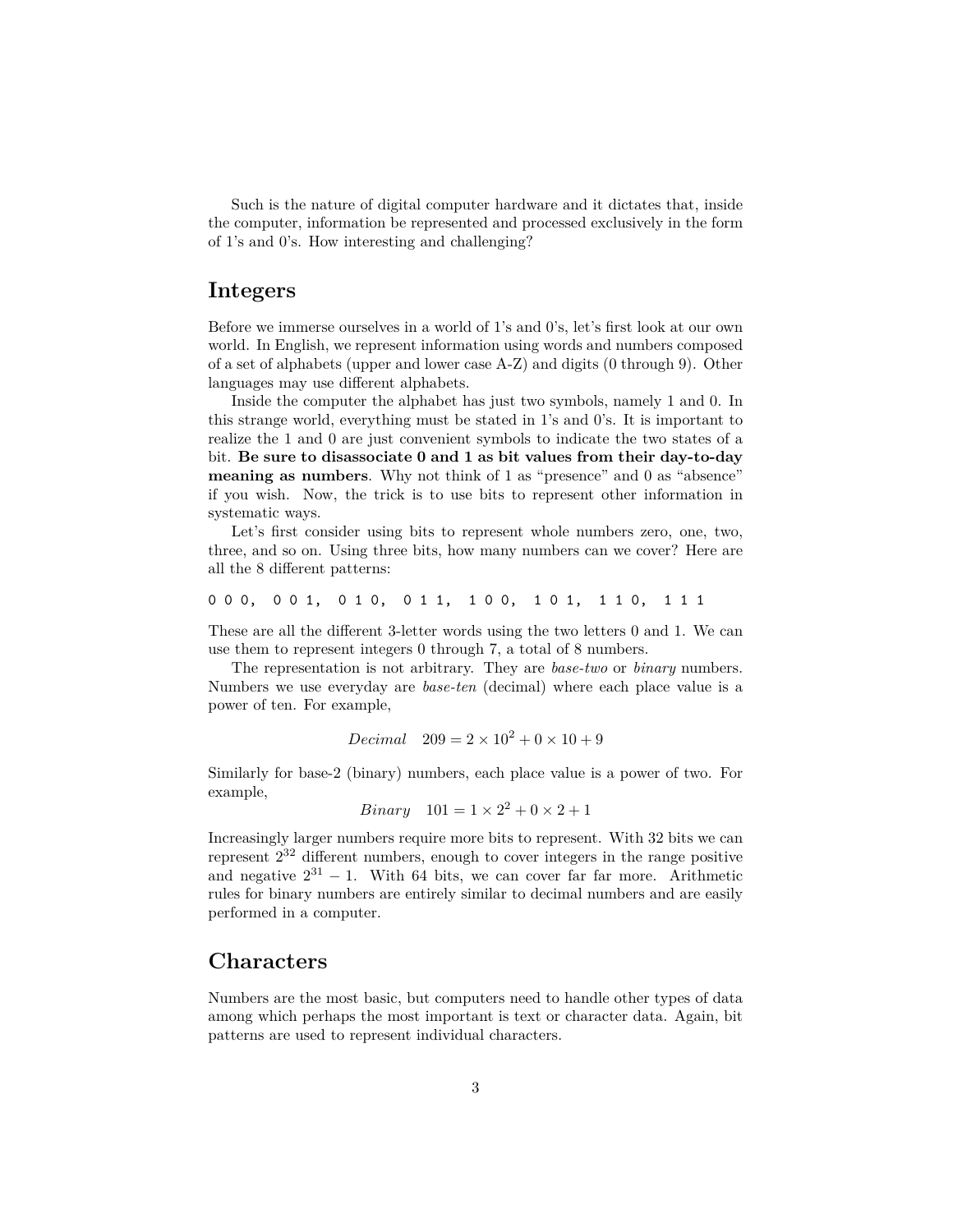Basically, each character can be assigned a different binary number whose bit pattern represents that character. For example, the American Standard Code for Information Interchange (US-ASCII) uses 7 bits in a byte (covering 0 to 127) to represent 128 characters on a typical keyboard: 0-9, A-Z, a-z, punctuation marks, symbols, and control characters. We have, for example, these character representations:

| '0' 00110000 (48) |  | $'9'$ 00111001 (57)  |  |
|-------------------|--|----------------------|--|
| 'A' 01000001 (65) |  | $'Z'$ 01011010 (90)  |  |
| 'a' 01100001 (97) |  | $'z'$ 01111010 (122) |  |

Note that the bit pattern for the character 'A' can also represent the integer 65. Note also that, counterintuitively, the bit pattern for the character '9' is different from that for the number 9. Thus, 9 as a character is fundamentally a different symbol than it as a number. With character encoding, textual files are just a sequence of characters.

The world has many languages. Unicode is an international standard for encoding text data from most of the world's writing systems. It now contains more than 110,000 characters from 100 languages/scripts. The Unicode Consortium, an international collaboration, publishes and updates the Unicode standard.

Unicode allows mixing, in a single document file, characters from practically all known languages. This is very advantageous especially in a world increasingly interconnected by the Internet and the Web. Most webpages are written in HTML using UTF-8, a particularly efficient form of Unicode.

#### **Data Context**

A symbol, word, or phrase may have a very different meaning depending on the context where it is used. For example, consider the symbol 'like': we like the puppy; it looks like a cat; and I was like "crazy!". Bit patterns are no exception.

You must have realized that a given bit pattern may represent a binary number or a character. For example, the bit pattern 01000001 represents 65 or the character 'A'. Question is how to tell which one. The answer is "context". *The same bit pattern can be interpreted differently depending on the context where it is used.* We must provide a context for any given bit pattern to indicate if it is a number, a character, or something else. The context can be given explicitly or deduced from where the pattern is used. For example, in evaluating the expression  $x + 5$ , we know the value of x needs to be interpreted as a number. In a computer program, the *data type* of each quantity must be declared implicitly or explicitly. The type informs a program how to interpret the data representation associated with any given quantity.

In everyday life, we must always **interpret data in their proper contexts and avoid information being separated from its context**. For example, we ought to avoid such terms as "today" or "next week" in emails. The awareness is an important part of computational thinking. Not doing so can have serious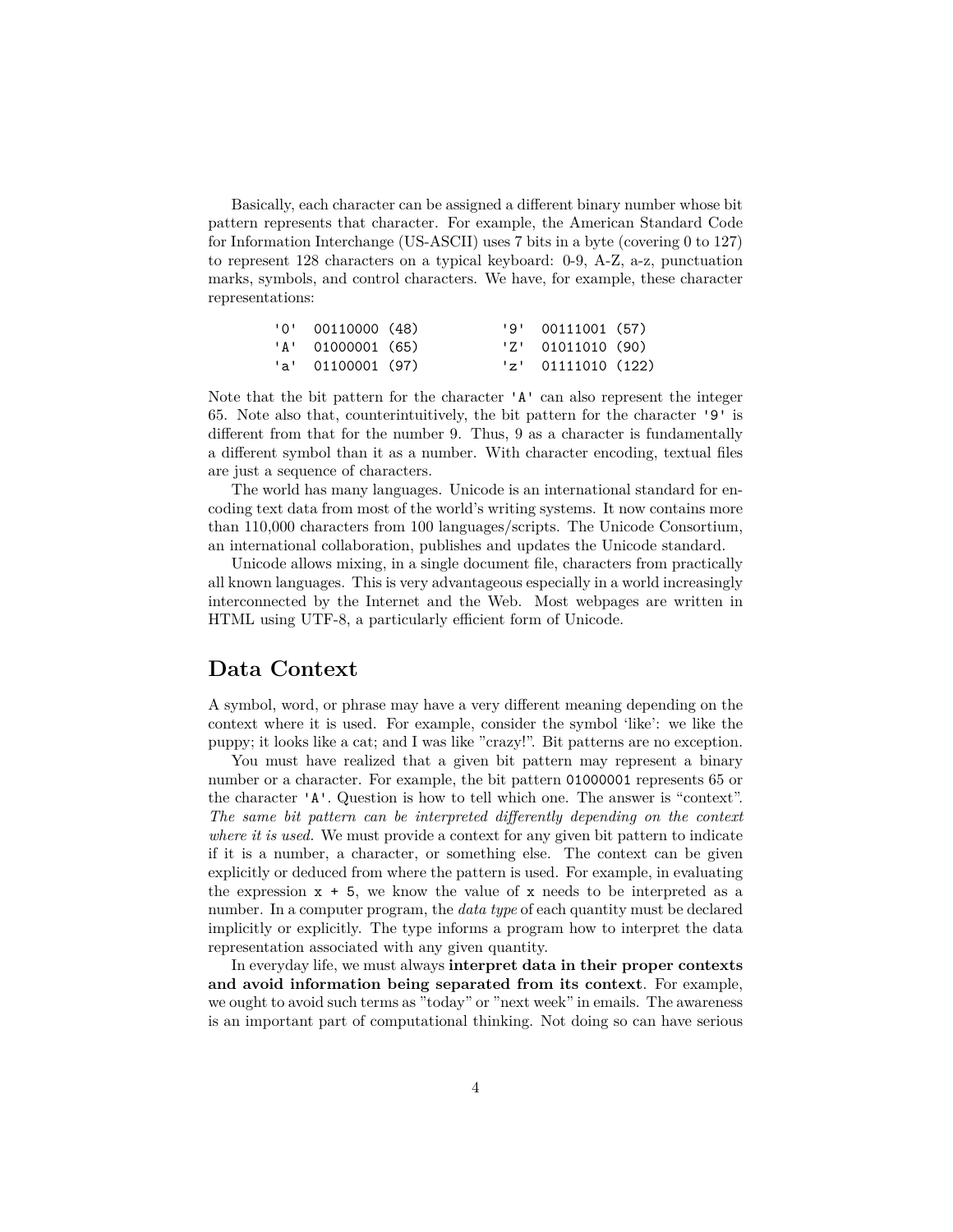consequences. In 1999, NASA's Mars Climate Orbiter burned up in the Martian atmosphere because engineers failed to convert units from English to metric.

# **Music to My Ears**

Numbers and characters are relatively easy to represent using bit patterns. But what about more complicated data such as music, picture, or video? Let's look at music first. Sound travels through air as a continuous wave. Sound pitch levels vary from low to high through an infinite number of values.

In the past, analog computers can process electronic wave, produced by a microphone from sound, with ease. But, such analog signals are hard to store, transmit, or reproduce and have loss of fidelity problems. Digital computers can not process continuous data, such as sound, directly. Such data must first be *digitized* and become a series of numbers. It is not hard to digitize. A continuous value, that of a sound wave for example, can be digitized by taking values at a number of sampling points— the more sampling points the more precise the representation.



Thus, continuous data become a serious of numbers that can be represented by 1's and 0's and be stored, transmitted, and received without change or loss of fidelity. The digital sound data can further be processed by clever data compression algorithms, such as mp3, to reduce data size and increase transmission speed.

## **A Picture Is Worth a Thousand Words**

A picture is basically different colors on a surface. Thus, representing colors digitally is the first requirement. The widely used RGB (red, green, blue) color system represents a color by the triple  $(r, g, b)$  where each number  $r, g,$  or  $b$ ranges from 0 to 255. For example  $(255,0,0)$  is full red,  $(0,255,0)$  full green,  $(0,0,255)$  full blue,  $(0,0,0)$  pure black, and  $(255, 255, 255)$  pure white.

Thus, in the RGB system, a byte is used to represent each rgb number and, in turn, a total of 256<sup>3</sup> different colors can be represented .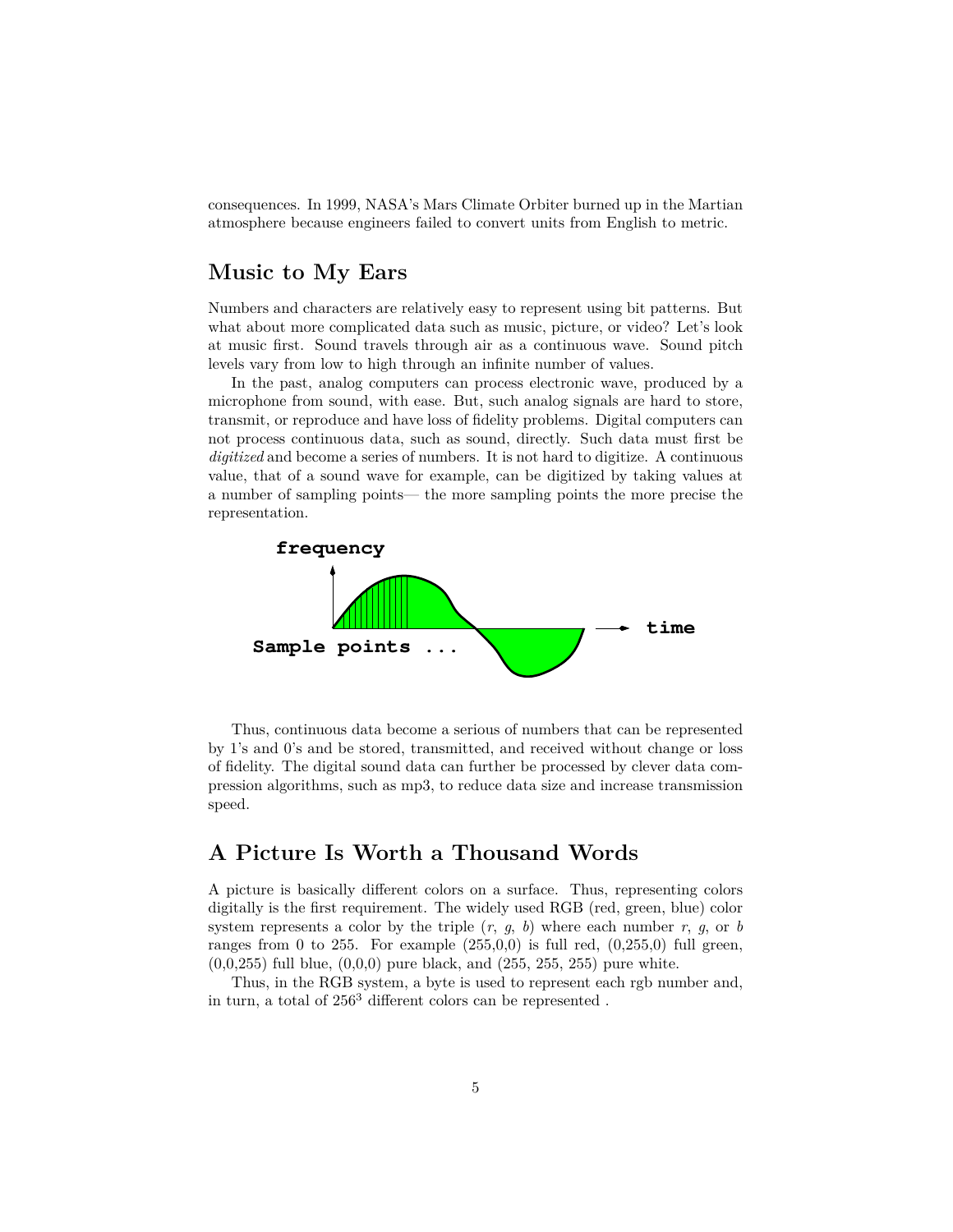| Red   | $(255,0,0)$   Cyan   |                       | (0,255,255)   |
|-------|----------------------|-----------------------|---------------|
| Green | $(0,255,0)$   Yellow |                       | (255, 255, 0) |
| Blue  |                      | $(0,0,255)$   Magenta | (255,0,255)   |

The CYMK (cyan, yellow, magenta, black) system is similarly represented. RGB is used for screen displaying while CYMK is used for printing.

In *raster graphics*, a picture is represented by listing the color of all its *pixels*. Each pixel (picture element) is nothing but a point in a rectangular grid over the picture. The finer the gird the better the represented picture. In *vector graphics*, x-y coordinates, lines and other geometrical elements are used to represent a picture. Raster graphics is well-suited for photographs while vector graphics is better for drawings, logos and icons.

With digital pictures at hand, videos can then be represented by a timed sequence of pictures, together with sound data. As you can imagine, high resolution video data can be huge, compute-intensive to render on a display. Often, added graphics hardware such as GPUs (graphics processing units) and graphics cards are used to greatly speed up display of images. Also, many highly efficient image/video data compression algorithms have been developed to reduce their size and increase transmission speed while striving to preserve picture quality.

#### **Programs As Data**

By now we can clearly see that ingenious ways have been used to represent all kinds of data. But computers need programs, operating systems and apps, to run. How are programs represented?

Machine language programs, written in CPU instructions, can be run directly, but they are hard for programmers to use and understand. High-level programs such as C++ and Java are invented to make programming much easier by allowing mathematical and English-like expressions. High-level language programs are textual and must first be processed by another program, known as a compiler or an interpreter, and translated into machine language before being executed. Thus, all programs are also data represented by 1's and 0's. In essence, **programs are data**. This means, a computer can transform and manipulate programs, it can even change and modify its own programming. Programs that can learn or be trained are examples.

Modern computers are *general purpose* machines because they uniquely can store and load different programs—apps and even operating systems. When you run a different program, the computer literally becomes a different machine. A computer, without modification or intervention at the hardware level, can simply load into memory a new program and perform a new task. Therefore a computer can perform any arbitrary task that can be programmed. Can any other machine do this?